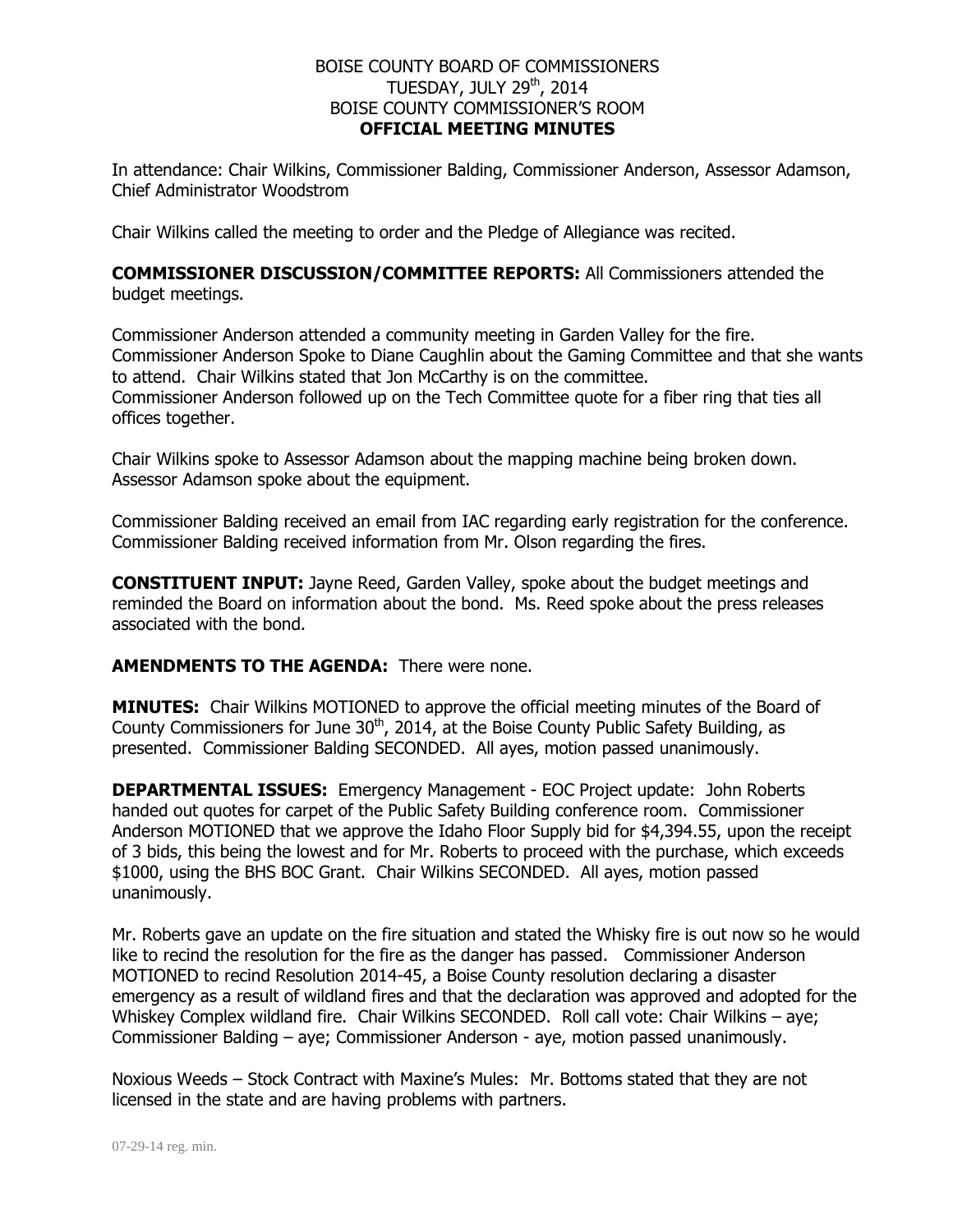Solid Waste – payroll change request for B. Shell: tabled from last week for clarification. Commissioner Balding MOTIONED to approve the payroll addition for Mr. Shell, effective date of July  $27<sup>th</sup>$ , for the Solid Waste Department, as a seasonal part-time at an hourly correction of \$9.27. Commissioner Anderson SECONDED. Roll call vote: Chair Wilkins – nay; Commissioner Anderson – aye; Commissioner Balding – aye, motion passed.

Commissioner Anderson reminded Mr. Bottoms to take his computer equipment.

Treasurer – Credit card % charges: this was not discussed as the Treasurer was not here today.

Clerk - Records destruction: Chief Administrator Woodstrom spoke about the records destruction process. Chair Wilkins spoke about the cost. Chair Wilkins MOTIONED to give Chief Deputy Woodstrom direction to go forward with the destruction resolution with the intent of going with ShredIt at the amount of \$1680., on site, that includes the 12% fuel charge, for 500 boxes. Commissioner Balding SECONDED. All ayes, motion passed.

Planning & Zoning – FCO's for Idaho City area of impact: Chair Wilkins read the FCO's into the record. Chair Wilkins MOTIONED that this Board approve the Board of County Commissioner's FCO's regarding the City of Idaho City's request for expansion of the area of impact. Commissioner Balding SECONDED. Roll call vote: Chair Wilkins –aye; Commissioner Anderson – aye; Commissioner Balding - aye, motion passed unanimously.

Final plat for North Ridge @ Terrace Lakes: all conditions have been met per Ms. Canody. Commissioner Anderson MOTIONED that the Chair sign the final plat of North Ridge @ Terrace Lakes. Commissioner Balding SECONDED. Roll call vote: Chair Wilkins –aye; Commissioner Anderson – aye; Commissioner Balding - aye, motion passed unanimously.

Commissioners asked Ms. Canody about the ULO and if there will be a new draft. Ms. Canody stated the one that is available now is the one that will be used.

The Mitigation Contract with XRoads Development it is being signed and recorded.

Community Justice – Administrator Delyea spoke about the Cost Share Agreement and the SRO meeting.

Commissioner Anderson spoke about demand warrant for the new Planning & Zoning vehicle.

**CONTRACTS/AGREEMENTS/GRANTS:** There were none.

**DEMAND WARRANTS:** Chair Wilkins MOTIONED to pay the demand warrant to Caterpillar Financial Services Corporation, invoice #15703428, in the amount of \$13,762, to come from fund 2300, account number 800-0002, for a loader payment for the Solid Waste Department. Commissioner Anderson SECONDED. All ayes, motion passed.

Chair Wilkins MOTIONED to pay the demand warrant to Douglas Management for the PA building lease, for August 2014, in the amount of \$500, from the fund as stated previously. Commissioner Anderson SECONDED. All ayes, motion passed.

Chair Wilkins motioned to approve the demand warrant to Dell Marketing in the amount of \$16,195.06 for computer hardware purchases. Commissioner Balding SECONDED. All aye, motion passed.

**INDIGENT:** Chair Wilkins MOTIONED to go into executive session per I.C. 67-2345(1)(d) to discuss cases 14-07-D, 14-07-E, 14-02-B and 14-04-B. Commissioner Anderson SECONDED. Roll call vote: Chair Wilkins –aye; Commissioner Anderson – aye; Commissioner Balding - aye, motion passed unanimously. Coming out of executive session, Chair Wilkins MOTIONED to approve liens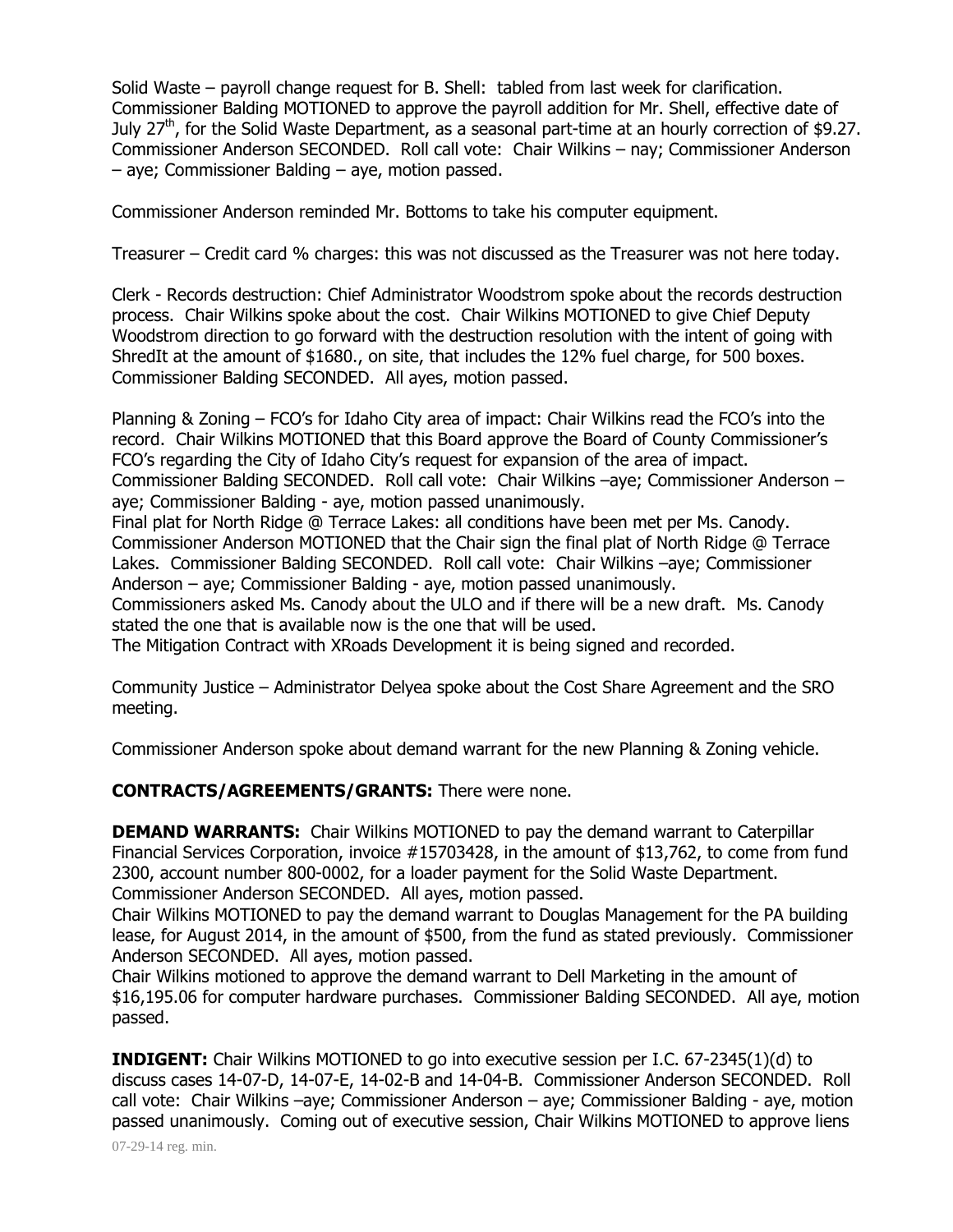on cases 14-07-D and 14-07-E, that we deny case 14-02-B due to retro Medicaid coverage and that we approve case 14-04-B contingent upon requested signatures. Commissioner Balding SECONDED. Roll call vote: Chair Wilkins –aye; Commissioner Anderson – aye; Commissioner Balding - aye, motion passed unanimously.

Deputy Clerk Loya spoke about information for a new polling place in Horseshoe Bend. Ms. Loya is asking for the Board's approval to request a grant through the Secretary of State's office. Chair Wilkins MOTIONED to sign the application for the Polling Place Accessibility Grant in the amount of \$15,501.50 for the Horseshoe Bend precinct polling place change, to bring it up to ADA Standards through the State of Idaho Secretary of State. Clarification from Commissioner Anderson – The specific building that this is being done for is the main hall of Ladies Club building on Boise Street in Horseshoe Bend. Commissioner Balding SECONDED. All ayes, motion passed.

Sheriff Roeber handed out information concerning their expenditures and stated they have basically frozen the account. Commissioner Balding MOTIONED to pay the Sheriff's bills that were held from last bill pay cycle approval based on receiving the breakdown at to the overages and whether they will be covered by Sheriff Roeber. Chair Wilkins SECONDED. All ayes, motion passed.

**PA ISSUES:** Prosecutor Gee spoke about the following:

Joint Power/MOU Agreement draft – Commissioner Anderson is working on the draft for the Prosecutor.

Letter from Elmore County Commissioners – The Board directed the Road Department Superintendent, Bill Jones, to get the advertisement ready for maintenance of Arrow Rock Road. The Board discussed what will be "winter maintenance" on Arrow Rock Road.

ULO – Prosecutor Gee stated that this is a priority for him this week.

Gaming Committee issue – July  $30<sup>th</sup>$  6 pm is the next meeting.

Jr. College Fund issue was discussed.

Commissioner Anderson and Prosecutor Gee discussed the budget.

Prosecutor Gee spoke about their building lease and that the County will have to pay for the carpeting, painting, etc from the rain flooding the office.

Chair Wilkins MOTIONED to go into executive session per I.C. 67-2345(1)(f) for pending litigation and (1)(b) for personnel. Commissioner Balding SECONDED. Roll call vote: Chair Wilkins –aye; Commissioner Anderson – aye; Commissioner Balding - aye, motion passed unanimously. Chair Wilkins stated that, after coming out of executive session per Idaho Code 1-f, pending litigation and 1-b, personnel, updates were given by the Prosecutor on pending litigation and personnel issue, no decisions made.

The Board had lunch with T-O Engineers and Chair Wilkins stated the luncheon with them was very informative.

**TITLE III DISCUSSION:** The Board and Sheriff Roeber discussed Search and Rescue; they spoke of the 45 day deadline to consider public comment and that \$30,000 is available. Commissioner Anderson MOTIONED that the Boise County Board of Commissioners approve, through the Boise County Sheriff, to use funds made available under Title III of the Secure Rural Schools and Community Self Determination Act of 2000, we authorized, as part of public file 113- 40 October  $2^{nd}$ , 2013, to use \$30,000 until expended to reimburse search and rescue and other emergency services performed on federal land and paid for by Boise County. Chair Wilkins SECONDED. Commissioner Anderson added to her MOTION that we are making this determination after a 45 day comment period first advertised in the legal notices of the Idaho World on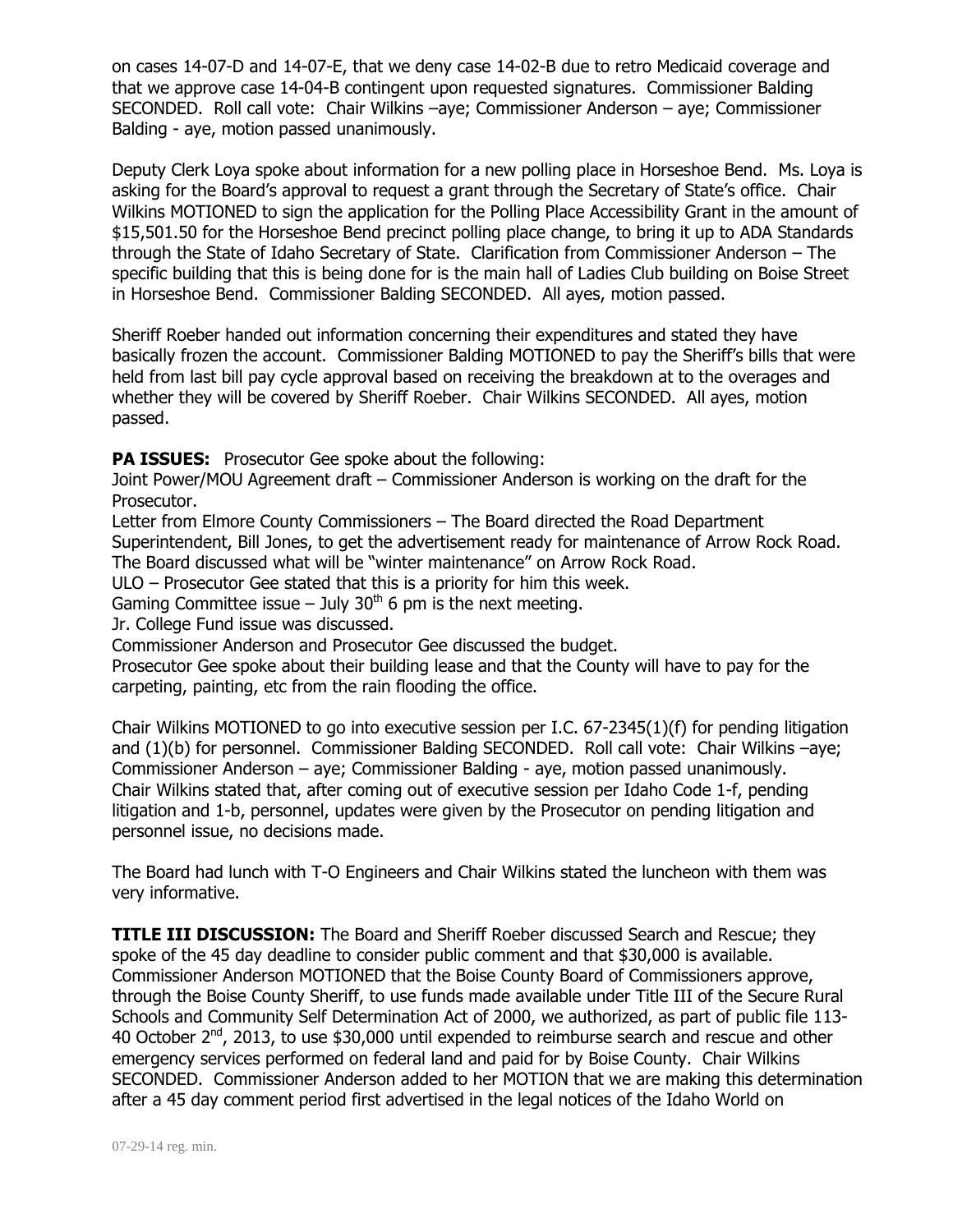Wednesday, June 11, 2014. Roll call vote: Chair Wilkins –aye; Commissioner Anderson – aye; Commissioner Balding - aye, motion passed unanimously.

Sheriff Roeber asked about restrictions on the Title III funds and was told all on federal land can now be used.

The City of Idaho City proposal to upgrade communication equipment was discussed. Police Officer for the City of Idaho City, Scott Turner, was in attendance and is requesting \$15,000. Chair Wilkins MOTIONED to move forward in advertising the City of Idaho City's request for the funds to mirror the Sheriff's previous one for the 45 day timeframe in the amount of \$15,000. Commissioner Anderson SECONDED Roll call vote: Chair Wilkins –aye; Commissioner Anderson – aye; Commissioner Balding - aye, motion passed unanimously.

There was more discussion on Title III. Commissioner Anderson gave background information on usage of funds, etc. Chair Wilkins spoke about the Title III funds. Jon DeValle and others from the Garden Valley Fire District were in attendance.

**AMBULANCE DISCUSSION:** Jon DeValle, Kevin Pelley and Ron Reel from the Garden Valley Fire District were in attendance. They have merged with Crouch Ambulance and are now called Garden Valley Fire Service. There was a brief discussion about the medical directors.

Chair Wilkins gave a big thank you to all the firefighters!

Commissioner Anderson spoke about Title III funds and projects.

**KELLER & ASSOCIATES:** Transportation Plan discussion – Donn Carnahan from Keller & Associates was in attendance. Road Department Superintendent, Bill Jones, started the conversation. Mr. Carnahan spoke of the agreement for professional services. Chuck Morgan from the Road Department was in attendance also. Commissioner Anderson spoke about funding. Mr. Jones stated he is good with going forward on this. Commissioner Anderson MOTIONED to enter into an agreement for professional services with Keller & Associates to prepare a Boise County Transportation Plan per the Scope of Work presented, with an additional task to include the federal FRTA easements associated with roads within Boise County. Chair Wilkins SECONDED. Commissioner Anderson added clarification: For a fixed fee of \$41,900, using FY 13 Secure Rural Schools federal forest funds received by Boise County in FY 14. Roll call vote: Chair Wilkins –aye; Commissioner Anderson – aye; Commissioner Balding - aye, motion passed unanimously.

**PROCUREMENT CARD POLICY:** The Board discussed the policy and stated they would like the cap to be \$1,000 unless otherwise permitted. Commissioner Anderson will do a final run-through of the document.

**AT WILL POLICY DISCUSSION:** Prosecutor Gee stated he has not prepared the draft policy yet and asked that the first draft review be during the August  $19<sup>th</sup>$  meeting.

## **MISCELLANEOUS & CORRESPONDENCE:**

- Catering Permit for the Corner Café & Bar Chair Wilkins MOTIONED to table this for more information. Commissioner Anderson SECONDED. All ayes, motion passed unanimously.
- Liquor Licenses (3): Tom's Service IC: Chair Wilkins MOTIONED to approve the retail alcohol beverage license for Tom's Service for 2015. Commissioner Balding SECONDED. All ayes, motion passed. HD's Hideout – Chair Wilkins MOTIONED to approve the retail alcohol beverage license for HD's Hideout LLC. Commissioner Balding SECONDED. All ayes, motion passed. Harley's Pub – Chair Wilkins MOTIONED to approve the retail alcohol beverage license for Harley's Pub. Commissioner Balding SECONDED. All ayes, motion passed.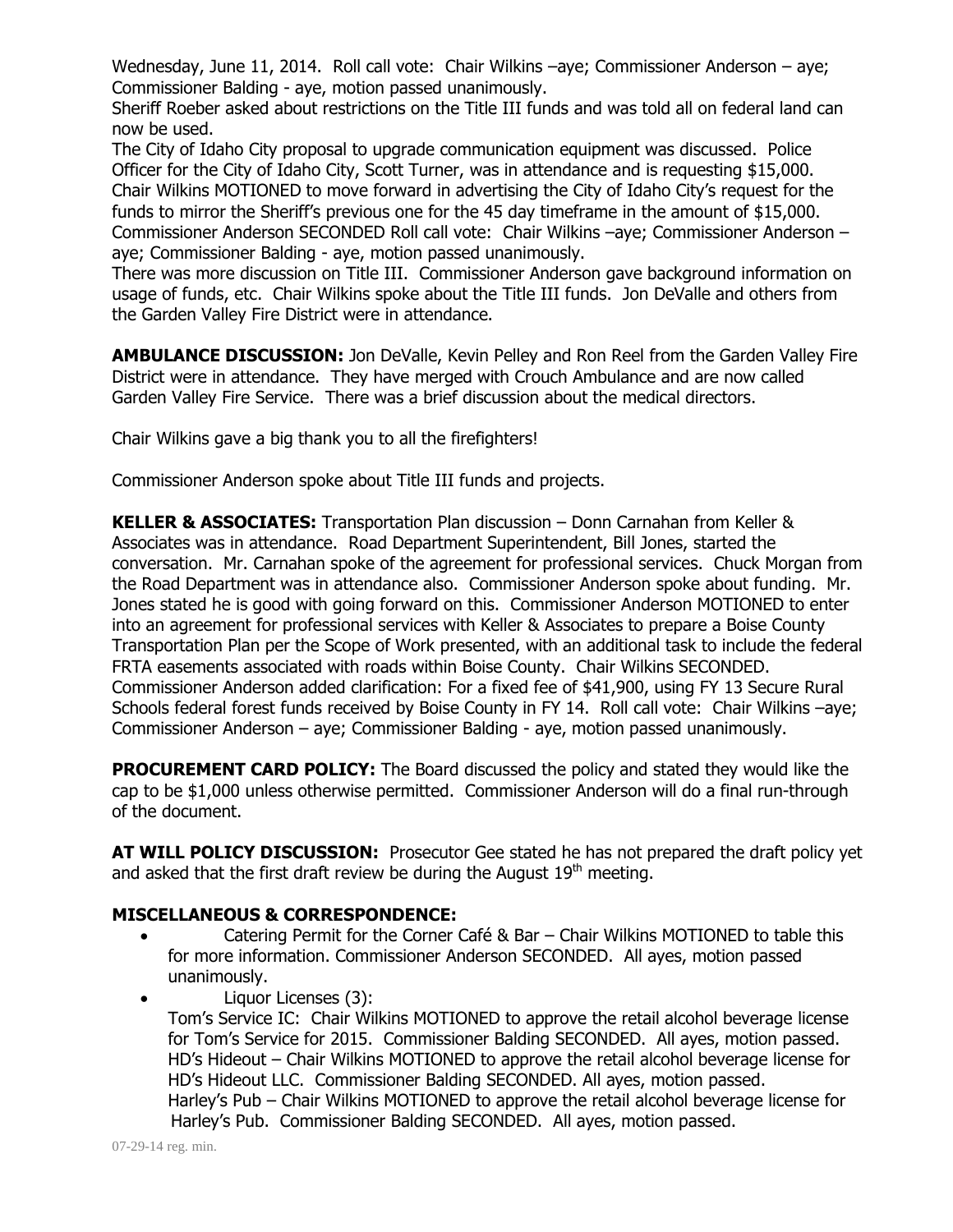- CAI Quote/resolution Commissioner Anderson MOTIONED to approve the CAI quote, in the amount of \$4,801.50, for the installation of a fiber ring for the central Idaho City county buildings. Chair Wilkins SECONDED. All ayes, motion passed. Commissioner Anderson MOTIONED to approve Resolution 2014-47, a Boise County resolution adjusting the FY 2014 Boise County General Fund Data Processing Department, to use a general reserve appropriation for an unforeseen contingency arising that could not be reasonably foreseen at the time of making the budget. This increases the capital equipment line for the Data Processing Department line 00114-804 and this reduces the General Fund reserve budget in the same amount line 01120559002. Commissioner Balding SECONDED. Roll call vote; Chair Wilkins – aye; Commissioner Balding – aye; Commissioner Anderson - aye, motion passed unanimously.
- Dobson Gravel billing the needs to go to Mike Bottoms of the Solid Waste/Noxious Weeds Departments so he can get it take care of.
- Valley of the Pines mitigation project (use of Title III funds) Dan Cano and Sally Burns were in attendance. Ms. Burns stated she has signatures of 37 of 46 residents who want to go through with this project. The Board is in agreement with the \$15,000 request for the funds. The Board will advertise for 45 days and will have a public hearing at the end of the 45 day period.

The Board discussed the funds committed to entities; \$30,000 for the Sheriff's Search & Rescue, \$15,000 for Idaho City, \$15,000 for Thorn Creek, \$10,000 for Garden Valley Fire & EMS. Commissioner Anderson stated she will prepare the advertisement.

- Cost Share Agreement Community Justice Administrator, Valarie Delyea, does not agree with portions of the document and Chair Wilkins stated that she feels the same. Ms. Delyea stated that the Community Service director, Cheryl Pendergrass, has given her resignation as of today and that Judge Cockerille accepted the resignation. Ms. Delyea asked if a copier under \$4,000 could be purchased for her department. She received three bids and would like to go with the State Contract. Commissioner Anderson MOTIONED to approve the purchase exceeding \$1000 for Boise County Community Justice in the amount of \$3,201 for a copier to be purchased from the Statewide Contract, Ricoh MP2553 copier with cabinet. Chair Wilkins SECONDED. All ayes, motion passed.
- ID Power Notice the Board reviewed the information.
- Board of Equalization Monthly reports/action: letter from Tina Hoven was received and she is asking for another hearing with the Board of Equalization. The Board stated there is no other way to go other than to appeal with the Board of Tax Appeals. Chair Wilkins MOTIONED to deny Ms. Tina Hoven's request, through Dr. Michael Koenig, to reschedule her for a Board of Equalization review of her tax parcel status and direct the Clerk to send a letter to her denying the request and giving her instruction to appeal to the Board of Tax Appeal and that a copy of the letter should also go to Dr. Koenig. Commissioner Anderson SECONDED. All ayes, motion passed.

Future Agenda Topics Review – The Board discussed topics for the month of August.

There was a reminder that the meeting tomorrow at 10:00 am with EBCAD would be extended to 1:00 pm.

Chair Wilkins MOTIONED to recess the meeting and to reconvene on Wednesday, July  $30<sup>th</sup>$  at 10:00 am. Commissioner Balding SECONDED. Motion passed.